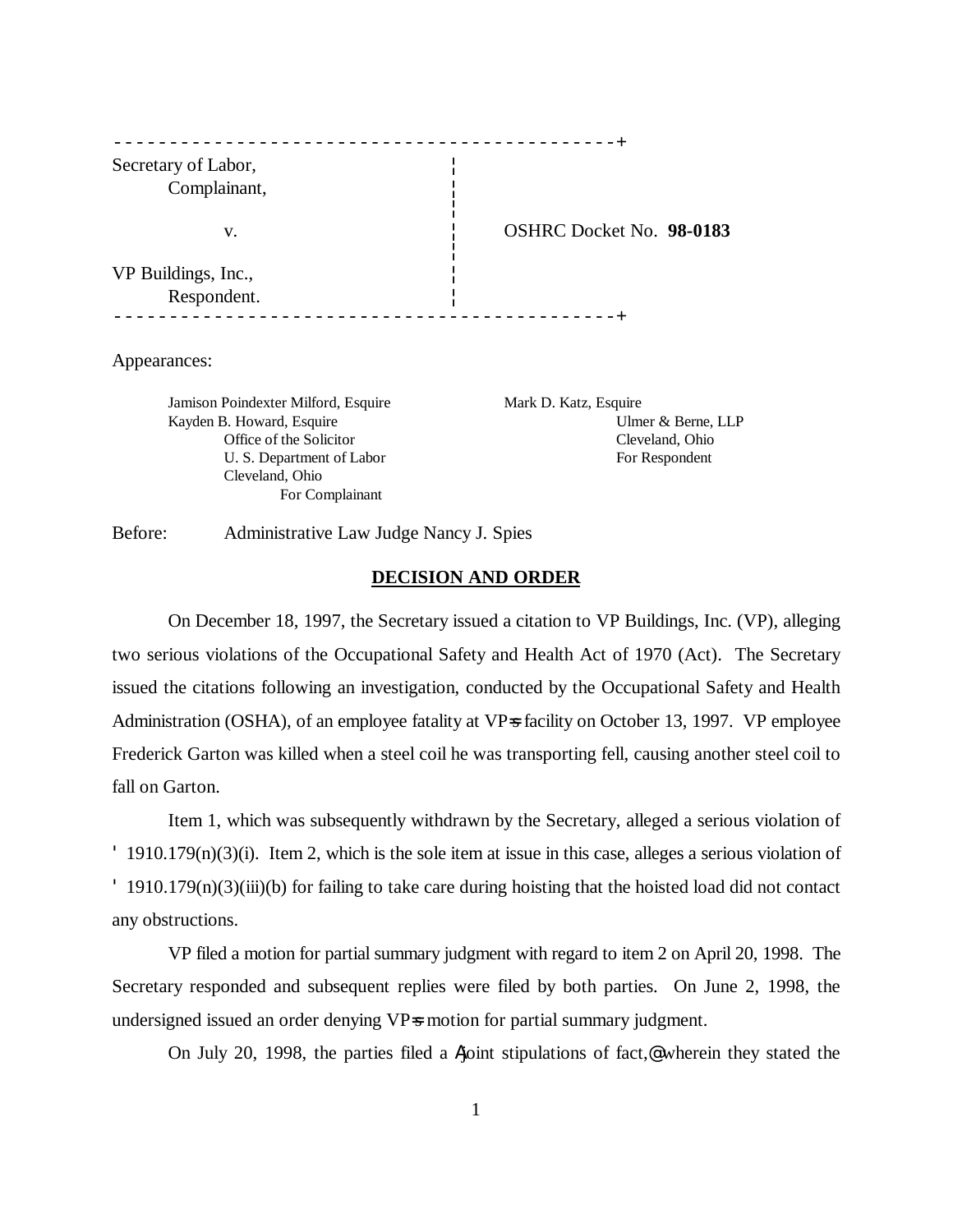relevant facts in this case and agreed, in lieu of filing briefs, to rely on their arguments set forth in VP=s motion for partial summary judgment and the subsequent responses and replies thereto. VP stipulated that the Review Commission has jurisdiction over this case and that, if a violation is found, the Secretary=s proposed penalty of \$4,500.00 is appropriate. The parties also filed supplemental memoranda following the July 20 filing of the joint stipulations of fact.

For the following reasons, item 2 is vacated.

### The Cited Standard

Section  $\text{ }$  1910.179(n)(3)(iii)(b) provides:

. . .

*Moving the load* (iii) -- During hoisting care shall be taken that:

(b) The load does not contact any obstructions.

The parties agree that the central issue is whether the cited standard applies to the cited conditions. Specifically, the applicability issues are:

- (a) Whether the horizontal and/or downward movement of the load on the overhead crane constitutes Ahoisting@ as the term is used in 29 C.F.R.  $'$  1910.179(n)(3)(iii)(b).
- (b) Whether the stored steel coils constitute Aobstructions@ as the term is used in  $\text{ }$  1910.179(n)(3)(iii)(b).

#### Background

The following narrative is taken from the stipulated facts and the summary judgment pleadings submitted by the parties.

VP manufactures metal buildings in its facility located at 2250 Lower Lake Road, St. Joseph, Missouri. As part of its operations, VP receives coils of steel by truck.

On October 13, 1997, VP=s production leader Frederick Garton was unloading steel coils from a flat bed trailer and transporting the coils to a coil storage area approximately 60 feet away. VP was aware that Garton was doing this.

Garton was using a 10-ton capacity overhead crane equipped with a 72-ton capacity coil hook. He unloaded the coils using a radio remote controller. The hook is also known as a C-hook due to its shape. The coil that Garton was attempting to transport weighed approximately 9,245 pounds. Garton was trying to place this coil in a storage rack in a space between two other coils that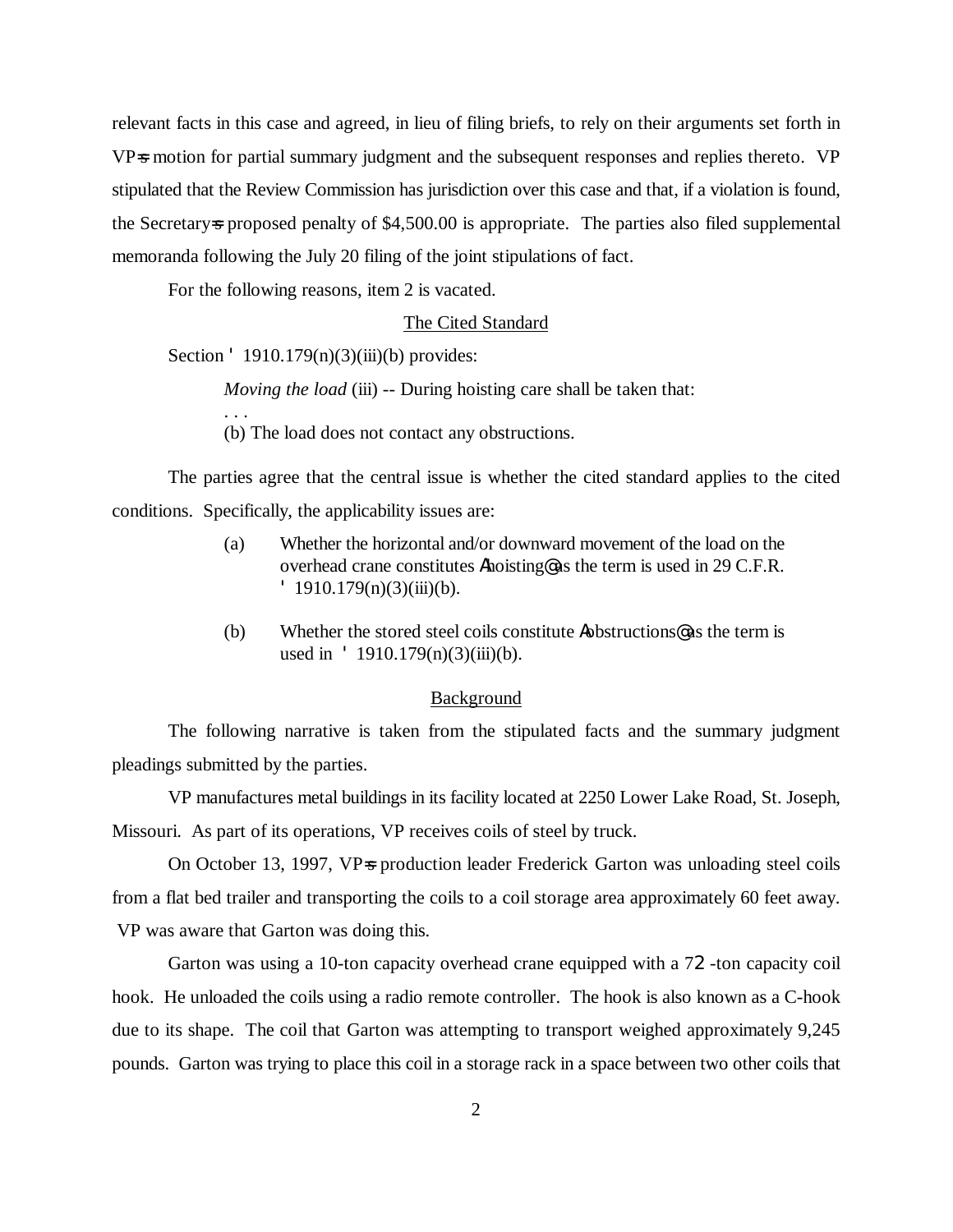were already in the rack. The coils in the storage rack stood on end, similar to tires. The coils were 45 to 58 inches tall, with the smallest one weighing 5,365 pounds and the largest one weighing approximately 9,000 pounds.

There were no witnesses to the accident. The parties agree that the accident most likely occurred when the coil on the C-hook made contact with one or both of the coils already in the storage rack, causing the C-hook to tip forward and the coil on the C-hook to fall off.

At the time of the contact between the coil on the C-hook and the stored coils in the storage rack, the direction of the load on the crane was either downward, horizontal, or a combination of downward and horizontal (moving horizontally while also being lowered). The coil which fell off the C-hook then contacted another coil at the end of the storage rack. The latter coil fell over on Garton, and the load coil came to rest against the coil pinning his lower torso under two coils. The two coils weighed a total of almost 15,000 pounds. Garton died as a result of the accident.

## The Issue

The Secretary argues that the crane, which was moving either downward or horizontally, or a combination of both, was Ahoisting@ the load at the time of the accident, and that the coil or coils in the storage rack that came in contact with the coil on the C-hook were Aobstructions.@ If the Secretary=s interpretation is correct, then VP was in violation of  $\cdot$  1910.179(n)(3)(iii)(b).

VP argues that what the crane was doing at the time of the accident was Alowering@ or Atraveling horizontally,@ separate and distinct functions from Ahoisting.@ VP also contends that the steel coils stored in the storage rack were not Aobstructions@ within the meaning of ' 1910.179(n)(3)(iii)(b). If VP is correct on either one of these points, the standard does not apply.

## Analysis

The Secretary asserts that in the context of the ' 1910.179 standard, the term Ahoisting@ means A>lifting= only when it appears in the company of  $\lambda$  bwering, = or  $\lambda$  bwering or traveling= (Secretary=s brief p. 23). All other times, the Secretary contends, the term Ahoisting@ logically means any movement of the load while it is off the ground

VP posits that Ahoisting,@ as used in '  $1910.179(n)(3)(iii)(b)$ , has a specific meaning. That meaning does not include what VP=s crane was doing at the time of the accident. In support of its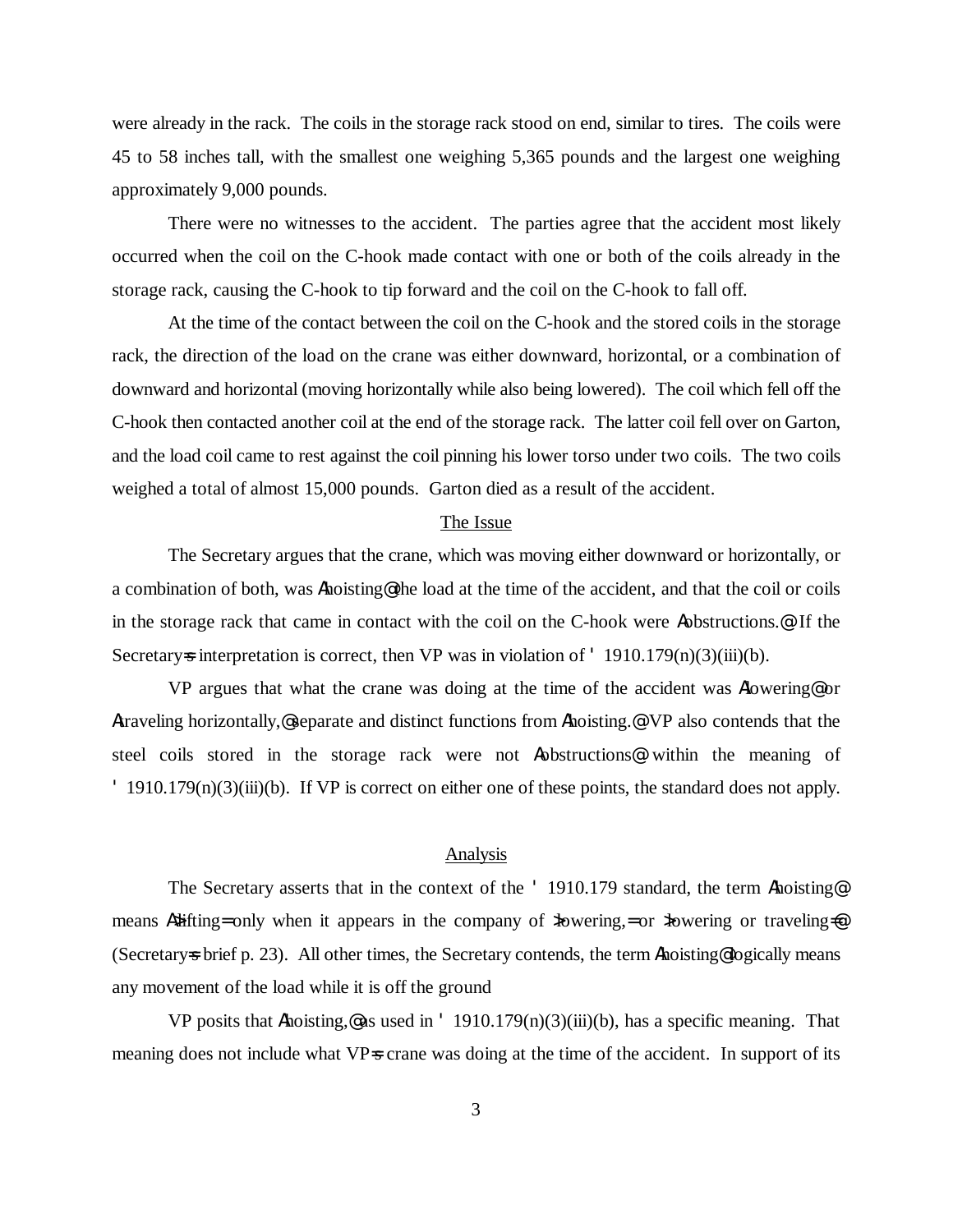argument, VP points to the use of the word Ahoisting@ in the ' 1910.179 standard as a whole. The standard uses the terms Ahoisting,@ Alowering,@ and/or Atraveling@ in the same sentence in several locations.

The arguments of both parties have some merit, as well as notable defects. The difficulty with the Secretary=s position is that interpreting Ahoisting@ to mean Araising@ some of the time, and Araising and lowering@ or Araising, lowering and traveling@ at other times violates a basic tenet of statutory construction.

> [W]here a term is carefully employed in one place and excluded in another, it should not be implied where excluded.

# *Diamond Roofing Co. v. OSHRC,* 528 F.2d 645, 648 (1976).

Applied to the instant case, a reasonable reader would conclude that where Alowering or Atraveling@ are carefully employed in '  $1910.179(n)(3)(v)$  and excluded in '  $1910.179(n)(3)(iii)(b)$ , Alowering@ or Atraveling@ should not be implied in ' 1910.179(b)(3)(iii)(b). If the Secretary intended to apply ' 1910.179(b)(3)(iii)(b) to the functions of raising, lowering and traveling, nothing prevented the Secretary from using those terms in  $'$  1910.179(b)(3)(iii)(b).<sup>1</sup>

> [A] regulation cannot be construed to mean what the agency may have intended but did not adequately express.

## *Id.,* 528 F.2d at 649.

 $\overline{a}$ 

VP=s position also has flaws. Using its theory that only the upward movement of the load constitute Ahoisting@ requires one to dissect the specific maneuvers of the movement of a load from one resting point to another. Lifting a load upward from its resting place and moving in a vertical direction alone would be considered Ahoisting.@ If the load arcs horizontally or is lowered during the

<sup>&</sup>lt;sup>1</sup> Contrast the definitions found in ' 1910.179 with the definition section of Subpart N in the construction standards (ACranes, Derricks, Hoists, Elevators, and Conveyors@) applicable to the hoisting of personnel platforms. Section 1926.550(g)(ii)(B) provides:

*Hoist* (or hoisting) means all crane or derrick functions such as lowering, lifting, swinging, booming in or out or up and down, or suspending a personnel platform.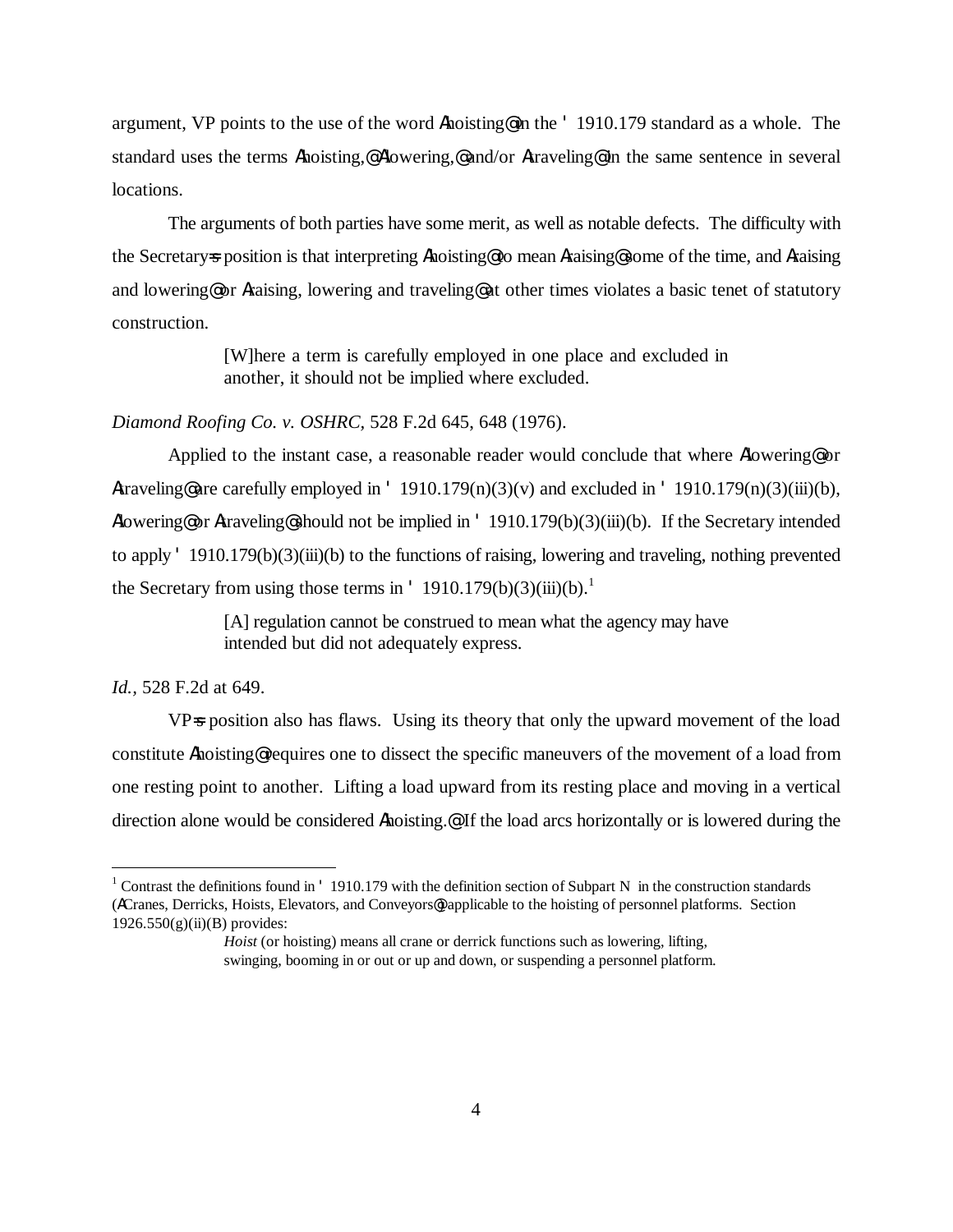same relocation, it is not hoisted. Thus, following VP=s analysis, an employee moving the load often comes in and out of the protection of the standard during a single relocation of a load. AIt is well established that a statute or, in this case, a standard must be construed so as to avoid an absurd result.@ *Unarco,* 16 BNA OSHC 1499, 1502 (No. 89-1555, 1993), citing *Griffin v. Oceanic*, 458 U.S. 564 (1982). Transferring a load from one point to another by crane will often require many types of movements, including those that are downward or horizontal.

The parties seek to have the undersigned choose between alternate interpretations, neither of which is completely convincing. In any event, the terms of the standard itself provide the authoritative guidance to a proper interpretation of a standard.

> [W]e must interpret statutes as a whole, giving effect to each word and making every effort not to interpret a provision in a manner that renders other provisions of the same statute inconsistent, meaningless, or superfluous.

*Lake Cumberland Trust, Inc. v. U.S. EPA,* 954 F.2d 1218, 1222 (6th Cir. 1992), quoting from *Boise Cascade Corp. v. U.S. EPA,* 942 F.2d 1427, 1431-1432 (9th Cir. 1991).

Section 1910.179(a)(44) defines Ahoist motion@ as Athat motion of a crane which *raises and lowers* a load@(Emphasis added). Section 1910.179(a)(42) defines Ahoist@ as a mechanical apparatus: A[A]n apparatus which may be a part of a crane, exerting a force for *lifting or lowering*@ (Emphasis added). While Ahoisting the word at issue is not defined in ' 1910.179, it does appear in '  $1910.179(g)(5)(iv)$ . This section requires that there be an overtravel limit in the Ahoisting direction,  $\circ$ which indicates that there may be more than one Ahoisting direction.<sup>@</sup> Giving proper weight to the above, the term Ahoisting@ in the subject standard must be defined as the movement of a load by an overhead crane in an upward or in a downward direction. AHoisting,@ however, is not defined as movement of the load in a horizontal direction.

While it would be to the Secretary advantage to choose the most expansive definition that is arguably applicable, ' 1910.179 cannot accommodate the Secretary-s suggested interpretation here. It may be that the framers of the ANSI standard or those who adopted ' 1910.179 from the ANSI standard did not consider horizontal travel to present the same degree of hazard as did raising or lowering a load. It is unnecessary to speculate why a particular result was reached. The standard establishes the limits of our inquiry, and the definition section of ' 1910.179 controls the issue.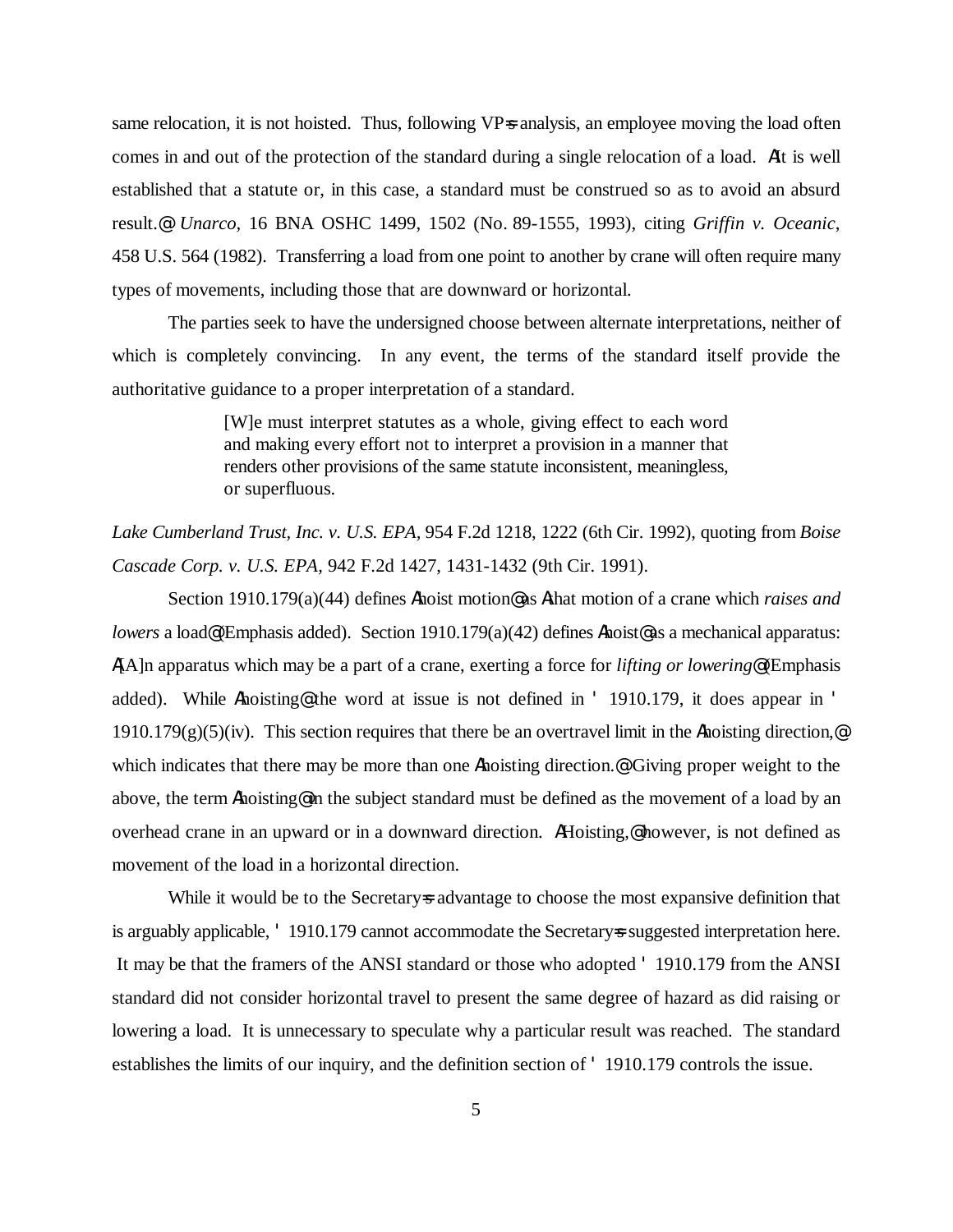The Secretary cites *Martin v. OSHRC* (CF&I Steel Corp.), 449 U.S. 144(1991), which holds that the Review Commission must give deference to the Secretary=s reasonable interpretation of an ambiguous standard. The Secretary contends that her interpretation of Ahoisting@ to include horizontal travel should be given deferrence under *CF&I Steel*. The Secretary=s argument is rejected. AHoisting@ as used in ' 1910.179(n)(3)(iii)(b) is not ambiguous in light of the definitions applicable to the standard. As stated, Ahoisting@ does not include moving the load horizontally.

The Secretary stipulated that the crane moved the load in a downward *or* a horizontal direction at the time it contacted the roll. The Secretary has the burden to establish that the standard applies to the activity cited. Since VP may or may not have been performing an activity covered by the cited standard, it cannot be found that the standard has been violated.

Section  $1910.179(h)(3)(iii)(b)$  does not apply to the cited conditions. Because of this determination, it is not necessary to address the parties= arguments regarding the interpretation of Aobstructions.@

## FINDINGS OF FACT AND CONCLUSIONS OF LAW

The foregoing decision constitutes the findings of fact and conclusions of law in accordance with Federal Rule of Civil Procedure 52(a).

### ORDER

Based upon the foregoing decision, it is hereby ORDERED that: Item 2 of the citation, alleging a violation of  $'$  1910.179(n)(3)(iii)(b), is vacated.

> NANCY J. SPIES Judge

Date: December 10, 1998